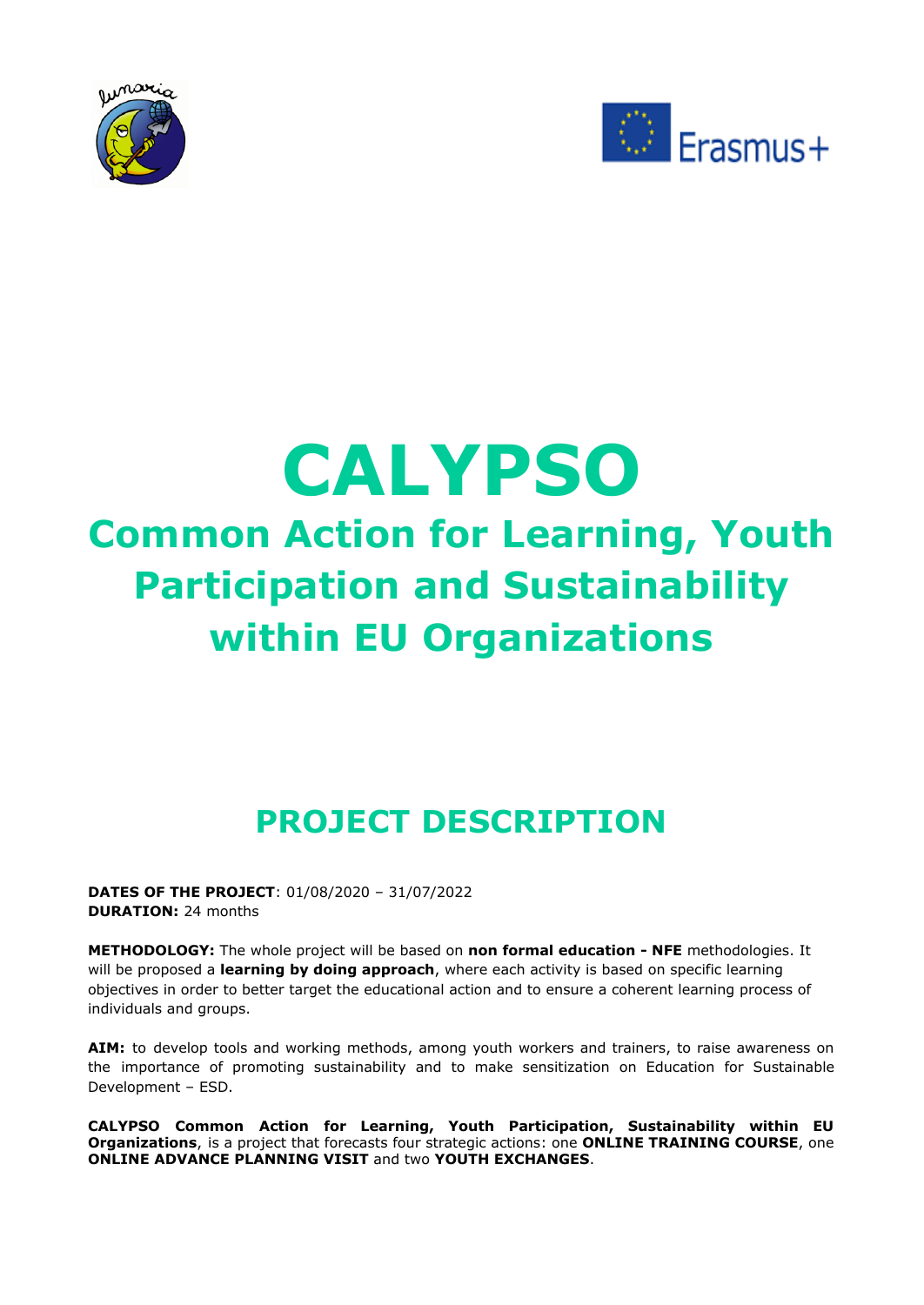## **TIMELINE AND VENUES**

| <b>DATES</b>                                   | <b>ACTIVITY and OBJECTIVES</b>                                                                                                                                                                                                                                                                                                                                                                                                                                                                                                                                                                                                          | <b>VENUE</b>                                                             |  |
|------------------------------------------------|-----------------------------------------------------------------------------------------------------------------------------------------------------------------------------------------------------------------------------------------------------------------------------------------------------------------------------------------------------------------------------------------------------------------------------------------------------------------------------------------------------------------------------------------------------------------------------------------------------------------------------------------|--------------------------------------------------------------------------|--|
| 22-30 November<br>2021<br>$(9 \text{ days})$   | <b>ONLINE TRAINING COURSE: TOOLS AND METHODS</b><br><b>FOR SUSTAINABILITY</b><br>to better explore sustainability and of the related<br>sensitive issues, in order to create a common<br>understanding of the subject/s;<br>to share and map the existing methods and<br>approaches youth workers and organizations<br>are using in the different European countries to raise<br>awareness on sustainability;<br>to exchange, test, assess and upgrade methods<br>and tools, specifically conceived to raise<br>awareness on sustainability, to better reach<br>young people and youth at risk of exclusion both<br>online and offline. | <b>ONLINE</b>                                                            |  |
| <b>March 2022</b><br>$(2 \text{ days})$        | <b>ADVANCE PLANNING VISIT:</b><br>to gather the future group leaders of the two<br>$\bullet$<br>Youth Exchanges - YEs in order to prepare the<br>upcoming steps, run the logistic check, better share<br>the participants' profiles, develop the final agendas<br>and select the working methods to apply during the<br>two YEs.                                                                                                                                                                                                                                                                                                        | <b>ONLINE</b>                                                            |  |
| 07-14 April 2022<br>(8 days+ 2 travel<br>days) | YOUTH EXCHANGE: YOUTH FOR SUSTAINABILITY 1<br>to reach out young people in general and<br>marginalised<br>youth<br>promote<br>exchange,<br>to<br>understanding, intercultural learning;<br>to raise awareness among young people on<br>sustainability, developing a critical thinking and<br>understanding of the current situation in the<br>participating countries;<br>to create the space for experimenting new<br>participative tools to afterwards raise awareness<br>on sustainability among groups of peers, through<br>workshops and other actions.                                                                            | Italy, La Buona<br>Terra -<br>Passignano sul<br><b>Trasimeno</b><br>(PG) |  |
| 16-23 May 2022<br>(8 days+ 2 travel<br>days)   | YOUTH EXCHANGE: YOUTH FOR SUSTAINABILITY 2<br>reach out young people in general and<br>to<br>marginalised<br>youth<br>promote<br>exchange,<br>to<br>understanding, intercultural learning;<br>to raise awareness among young people on<br>sustainability, developing a critical thinking and<br>understanding of the current situation in the<br>participating countries;                                                                                                                                                                                                                                                               | Italy, La Buona<br>Terra -<br>Passignano sul<br><b>Trasimeno</b><br>(PG) |  |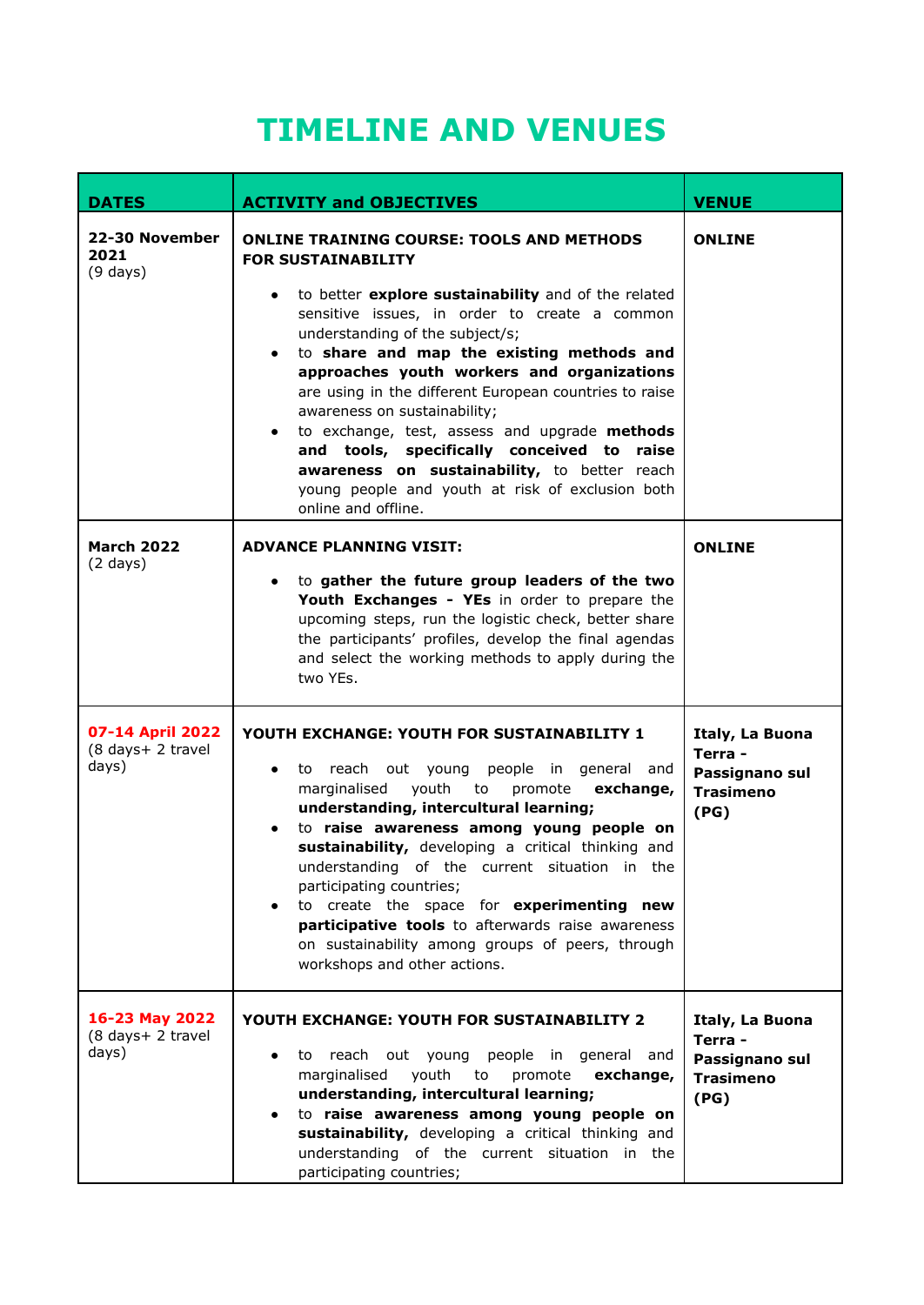|                                                   | • to create the space for <b>experimenting new</b> |  |  |  |  |
|---------------------------------------------------|----------------------------------------------------|--|--|--|--|
| participative tools to afterwards raise awareness |                                                    |  |  |  |  |
|                                                   | on sustainability among groups of peers, through   |  |  |  |  |
|                                                   | workshops and other actions.                       |  |  |  |  |
|                                                   |                                                    |  |  |  |  |

**Due to the particular instability of this period, related to the COVID19 pandemics and the different policies applied in each country, the dates and venue of the actions might change. Some of the activities might also be translated online**

### **PARTNERS AND NUMBER OF PAX**

| <b>PARTNERS- COUNTRY</b>    | <b>N. PAX TC</b> | <b>N. PAX APV</b> | N. PAX YE1 | N. PAX YE2 |
|-----------------------------|------------------|-------------------|------------|------------|
| LUNARIA-ITALY               | $\overline{4}$   | $\overline{2}$    | $7 + 2 GL$ | $6+2$ GL   |
| UNIVERSITUR-ROMANIA         | 4                |                   | $7 + 1$ GL |            |
| SCOUT GROUP ERYTEEIA- SPAIN | 4                | 1                 | $7 + 1$ GL |            |
| T. MOPKA-HUNGARY            | 4                |                   |            | $6 + 1$ GL |
| S.T.A.D-TURKEY              | $\overline{4}$   |                   |            | $6 + 1$ GL |
| MAGNET- SERBIA              | 4                |                   |            | $6 + 1$ GL |

#### **TARGET GROUPS**

**TC:** youth workers, educators and trainers with some experience in non formal education;

**APV:** the future group leaders of the youth exchange, same profile of training course;

**YEs:** young people (aged between 18-25) and 1 group leader (previously involved in the TC and APV). It is encouraged the participation of young people at risk of exclusion.

**GENERAL REMARK:** the project is structured in a chronological perspective and for this reason includes two internal follow up activities, which are the two youth exchanges. For this reason, some of the TC participants will be involved as follow:

**Youth Exchange – April 2022**: they will support their sending organizations in the youth group preparation and in the pre-departure activities. They could also join the YE as group leaders and lead some of the workshops.

**Youth Exchange – May 2022**: they will support their sending organizations in the youth group preparation and in the pre-departure activities. They could also join the YE as group leaders and lead some of the workshops.

**Advanced Planning Visit – February 2022**: the future group leaders of the organizations involved in the youth exchange of April 2022 and in the one of May 2022, will jointly participate in the Advance Planning Visit online to prepare the two YEs. **The participation is compulsory to ensure continuity in the pedagogical approach and the learning process**.